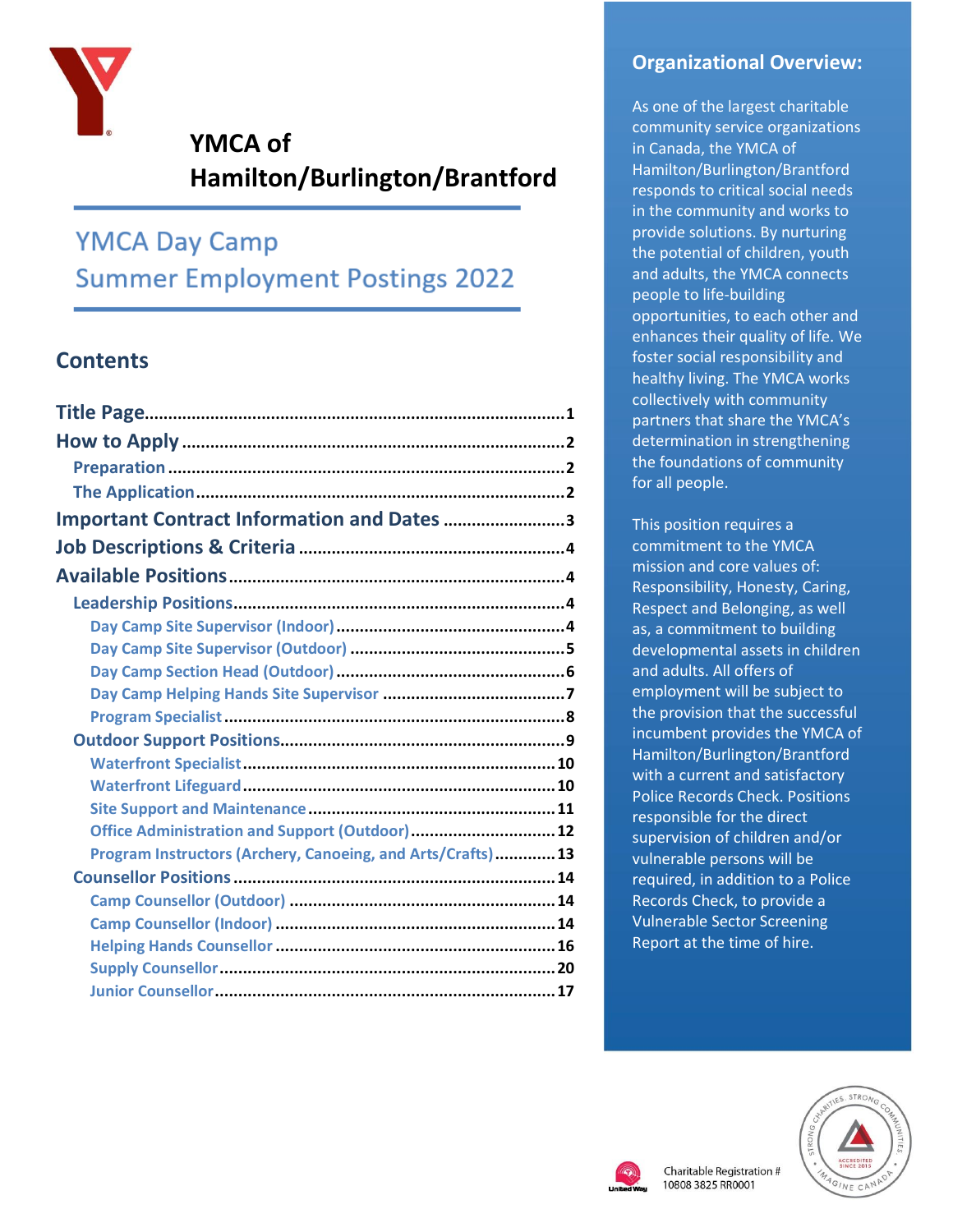## **How to Apply**

### <span id="page-1-1"></span><span id="page-1-0"></span>**Preparation**

- ❖ Please read the 2022 Application Package, including job descriptions and all general information. There have been some important changes.
	- **•** All Senior Staff must be available to commence employment on May 30<sup>th</sup>, 2022 for training (Site Supervisors, Section Heads and Program Instructors)
	- **•** All other positions commence employment on June 20<sup>th</sup>, 2022 for pre-camp training (Waterfront Positions and Helping Hands Counsellor Positions will have 1-2 days of training prior to June 20<sup>th</sup>, dates TBD)
- ❖ Ensure you have and show proof of all necessary qualifications valid through summer 2022, or show proof of being enrolled in courses you still need to acquire (Standard First Aid and CPR-Level C for **all staff**, NLS for **Waterfront Positions**) Only staff with proof will be interviewed for positions.
- ❖ Please **DO NOT** get a Criminal Reference Check or Vulnerable Sector Screening prior to receiving an employment offer
- ❖ **Please note start and end dates of all positions you apply to.** Only those who can complete full contracts will be considered for full time positions. Any staff requiring significant time off will be considered for supply positions.

### <span id="page-1-2"></span>**The Application**

- ❖ Please complete the online application[: https://ymcahbb.campbrainstaff.com](https://ymcahbb.campbrainstaff.com/)
- ❖ When you are done your application, **please upload your resume and copies of all required qualifications through the view/upload paperwork portal after submitting your application**. Only attach current and valid qualifications or proof of enrollment in courses to acquire valid certifications. If you have any questions or difficulties uploading your documents please email[: hbb.daycampjobs@ymcahbb.ca](mailto:hbb.daycampjobs@ymcahbb.ca)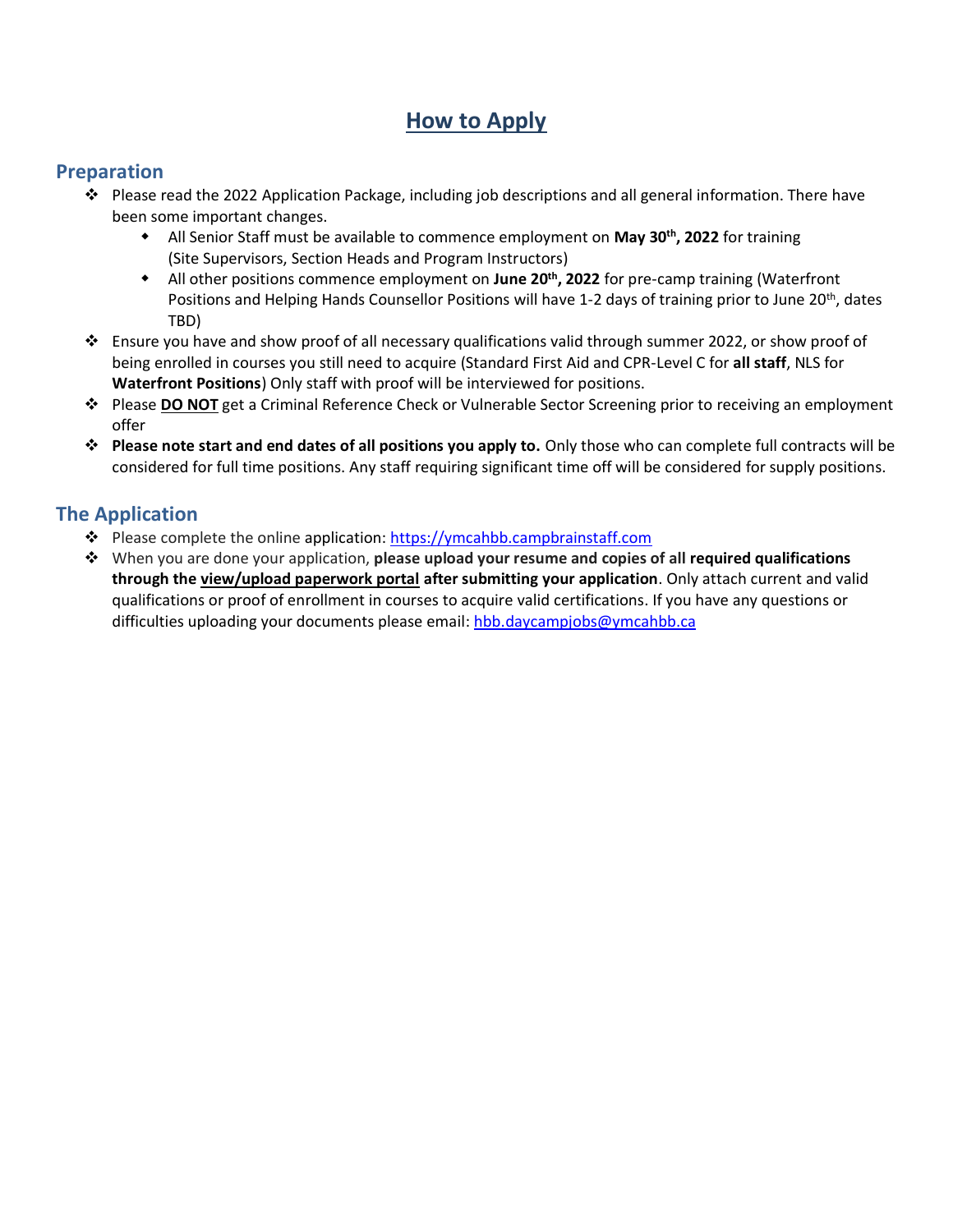# **Important Contract Information and Dates**

*\*Locations are subject to change based on rental agreement for operating year\**

<span id="page-2-0"></span>

| <b>Position Title</b>                                                                | <b>Location</b>                                                          | <b>Duration of</b><br><b>Contract</b> | <b>Contract</b><br><b>Start</b>         | <b>Contract End</b>                               |  |
|--------------------------------------------------------------------------------------|--------------------------------------------------------------------------|---------------------------------------|-----------------------------------------|---------------------------------------------------|--|
| <b>Leadership Positions</b>                                                          |                                                                          |                                       |                                         |                                                   |  |
| <b>Site Supervisor</b>                                                               | Christie Conservation,<br>Queen Victoria School,<br><b>Tansley Woods</b> | 14 weeks                              | May 30th, 2022                          | September 2 <sup>nd</sup> , 2022                  |  |
| <b>Helping Hands Site Supervisor</b>                                                 | <b>Christie Conservation</b>                                             | 14 weeks                              | May 30th, 2022                          | September 2 <sup>nd</sup> , 2022                  |  |
| <b>Site Supervisor</b>                                                               | <b>Allan A Greenleaf School</b>                                          | 12 weeks                              | May 30th, 2022                          | August 19th, 2022*                                |  |
| <b>Section Head</b>                                                                  | <b>Christie Conservation</b>                                             | 14 weeks                              | May 30th, 2022                          | September 2 <sup>nd</sup> , 2022                  |  |
| <b>Program Specialist</b>                                                            | Christie Conservation,<br>Queen Victoria School,<br><b>Tansley Woods</b> | 14 weeks                              | May 30 <sup>th</sup> , 2022             | September 2 <sup>nd</sup> , 2022                  |  |
| <b>Support Positions</b>                                                             |                                                                          |                                       |                                         |                                                   |  |
| <b>Waterfront Specialist</b>                                                         | <b>Christie Conservation</b>                                             | 11 weeks                              | Week of June<br>20 <sup>th</sup> , 2022 | September<br>$2nd$ , 2022                         |  |
| <b>Waterfront Lifeguard</b>                                                          | <b>Christie Conservation</b>                                             | 11 weeks                              | Week of June<br>20th, 2022              | September<br>$2nd$ , 2022                         |  |
| <b>Program Instructors</b>                                                           | <b>Christie Conservation</b>                                             | 11 weeks                              | Week of June<br>20 <sup>th</sup> , 2022 | September<br>$2nd$ , 2022                         |  |
| Site Support & Maintenance                                                           | <b>Christie Conservation</b>                                             | 11 weeks                              | Week of June<br>20th, 2022              | September<br>$2nd$ , 2022                         |  |
| <b>Office Administrator</b>                                                          | <b>Christie Conservation</b>                                             | 11 weeks                              | Week of June<br>20th, 2022              | September<br>$2nd$ , 2022                         |  |
| <b>Counsellor Positions</b>                                                          |                                                                          |                                       |                                         |                                                   |  |
| <b>General Counsellors</b>                                                           | <b>Christie Conservation</b>                                             | 11 weeks                              | Week of June<br>20th, 2022              | September<br>$2nd$ , 2022                         |  |
| <b>Specialty Counsellors: Canoe,</b><br>Kayak, Eco-Explorers,<br><b>Fundamentals</b> | <b>Christie Conservation</b>                                             | 10 weeks                              | Week of June<br>20 <sup>th</sup> , 2022 | August<br>26th, 2022                              |  |
| <b>Stepping Stones Counsellors</b>                                                   | Queen Victoria School,<br><b>Tansley Woods</b>                           | 11 weeks                              | Week of June<br>20th, 2022              | September<br>$2nd$ , 2022                         |  |
| Kidventure Counsellors, Sports<br><b>Counsellors</b>                                 | <b>Tansley Woods</b>                                                     | 11 weeks                              | Week of June<br>20th, 2022              | September<br>$2nd$ , 2022                         |  |
| <b>Kidventure and Sports</b><br><b>Counsellors</b>                                   | Queen Victoria School                                                    | 9 weeks                               | Week of June<br>20th, 2022              | August 19th, 2022*                                |  |
| Stepping Stones, Kidventure<br>and Sports Counsellors                                | <b>Allan A Greenleaf School</b>                                          | 9 weeks                               | Week of June<br>20th, 2022              | August 19th, 2022*                                |  |
| <b>Helping Hands Counsellors</b>                                                     | <b>All Locations</b>                                                     | 11 weeks                              | Week of June<br>20th, 2022              | September<br>$2nd$ , 2022                         |  |
| <b>Junior Counsellors</b>                                                            | <b>All Locations</b>                                                     | 9-11 weeks<br>(based on<br>location)  | Week of June<br>20th, 2022              | August 19th -<br>September 2 <sup>nd</sup> , 2022 |  |

\*Note: If you wish to work until September 2<sup>nd</sup>, there is an option to extend your contract if your position is necessary. If *your position is not necessary, another position may be offered up for your extension.*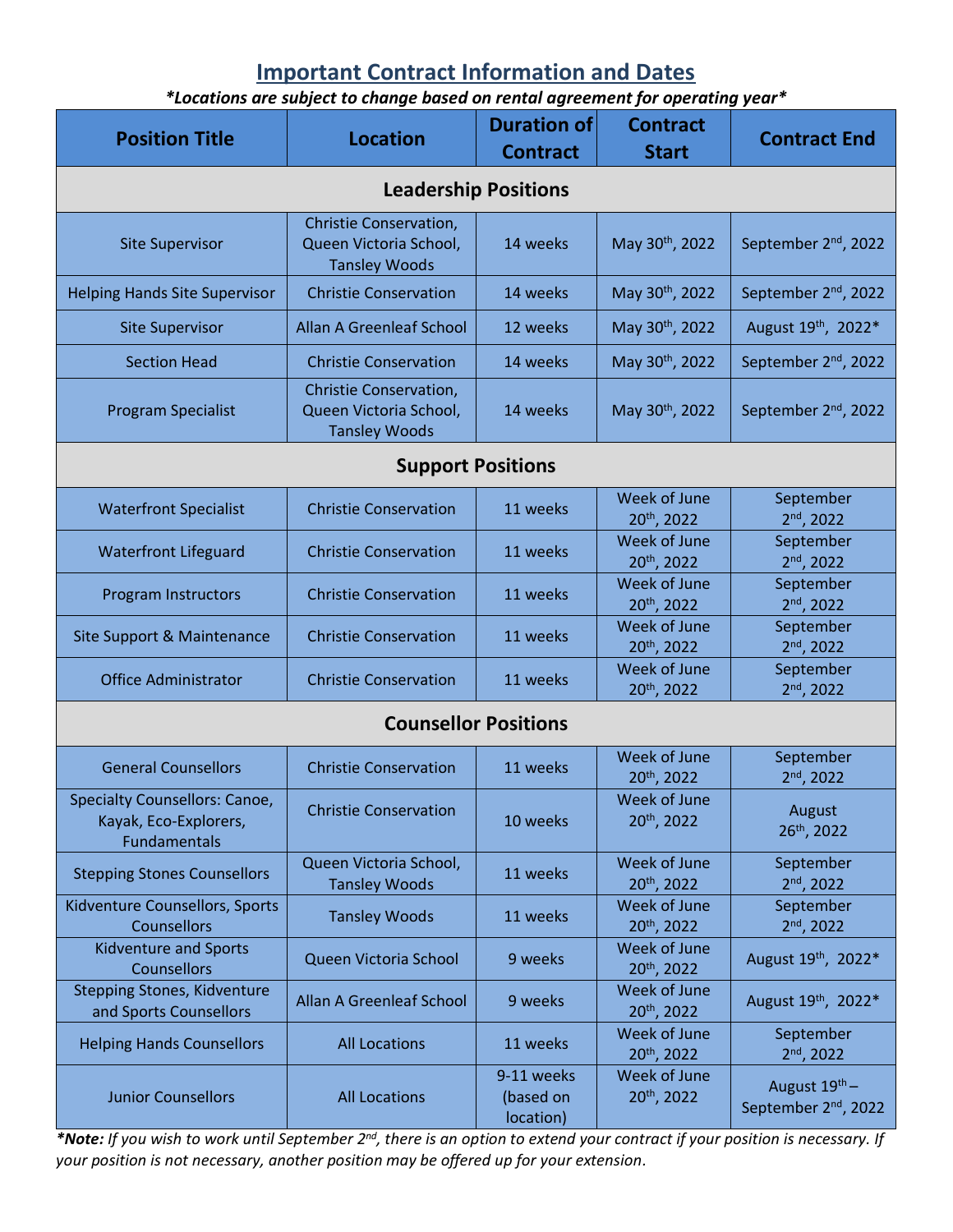## **Job Descriptions & Criteria**

<span id="page-3-0"></span>Please have a look at the following postings and indicate the position(s) you would be interested in for the 2022 season on the camp brain application.

<span id="page-3-1"></span>*\*Please note: Applicants for all positions must be 17 years of age before the summer season with the exception of Junior Counsellor Applicants (16 years of age).*

# **Available Positions**

## <span id="page-3-2"></span>**Leadership Positions**

#### <span id="page-3-3"></span>**Day Camp Site Supervisor (Indoor)**

The Site Supervisor is responsible for the day-to-day operations of an indoor YMCA Day Camp. The Site Supervisor reports directly to the Manager and/or Coordinator of Day Camp and provides leadership, supervision, and guidance to the staff team at their site. Camp locations and site sizes include:

- ❖ **Tansley Woods Community Center** (Burlington: 100-120 children, 16 staff)
- ❖ **Queen Victoria School** (Hamilton: 108-110 children, 12-14 staff)
- ❖ **Allan A Greenleaf** (Waterdown: 56-60 children, 6-8 staff)

#### **Responsibilities:**

- Co-ordinates programs and ensures safe, quality programs for participants and staff
- Provides staff supervision, including training and performance evaluations of camp counsellors
- Develops and implements comprehensive camp programs
- Assists will all aspects of the operation of camp (registration, parent liaison, promotion, set up and camp closing)
- Maintains strong relationships with others
- Provides maximum customer satisfaction and resolves parental concerns
- Provides leadership to all staff training and upholds YMCA Policies & Procedures
- Ensures that all staff on site adhere to the Policies & Procedures developed by the YMCA
- Leads daily staff meetings/must attend all staff training sessions
- Ensures all forms are distributed to campers
- Responsible for maintaining a petty cash, maintains accurate camp documents and records
- Ensures that there is sufficient supplies and equipment for the delivery of the program
- Provides direct supervision to Counsellors/Junior Counsellors and Program Specialists/Section Heads
- Ensures SRM/Manager/Coordinator are informed of any serious occurrences/complaints about camp
- Able to make immediate decisions to ensure safety and react accordingly to a crisis
- Maintains regular contact with staff, campers, parents, community agencies and volunteers involved in program
- Other duties as assigned

- Standard First Aid and CPR C valid through Summer 2022 (must provide proof of certification or enrollment in course before contract signing)
- 2 year post-secondary degree/diploma, or pursuing same, in any discipline but preferably in the area of leisure and recreation, social services, child and youth worker or education
- Must submit clear Police Records Check prior to commencing work
- Bronze Cross certification is an asset
- Coaching or ORCA certification is an asset
- Previous YMCA camping or child and youth program experience is preferred
- Strong interpersonal skills
- Supervisory experience, preferably in a camp setting
- If you are hired, prior to your start date and as a condition of employment, you will be required to provide proof that you are fully vaccinated against COVID-19 or have a valid Human Rights exemption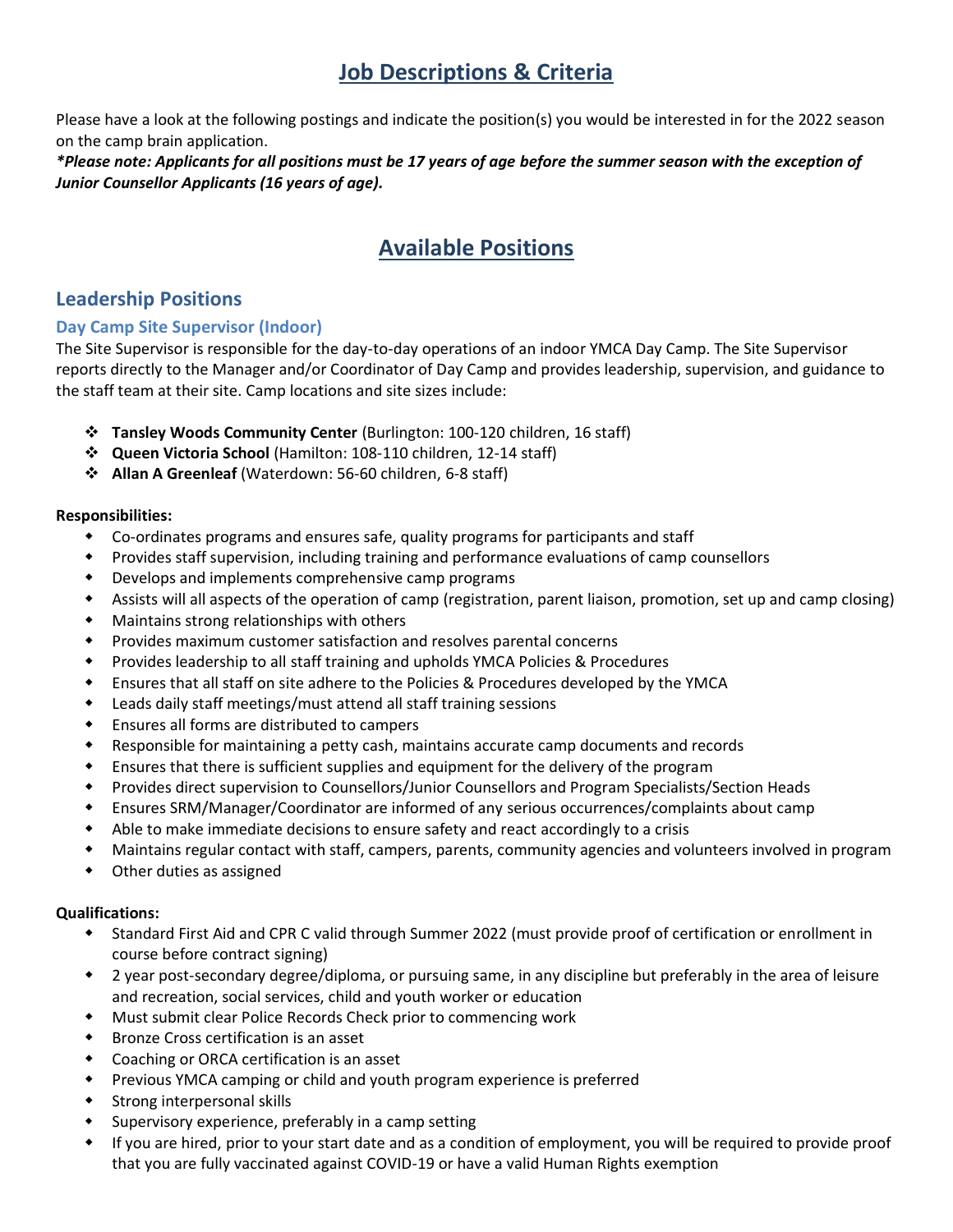#### <span id="page-4-0"></span>**Day Camp Site Supervisor (Outdoor)**

The Site Supervisor is responsible for the day-to-day operations of an outdoor YMCA Day Camp. The Site Supervisor reports directly to the Manager and/or Coordinator of Day Camp and provides leadership, supervision, and guidance to the staff team at their site. Camp locations and site sizes include:

❖ **Camp Chippewa** (350 children, 6 senior staff, 40-50 counsellors)

#### **Responsibilities:**

- Co-ordinates programs and ensures safe, quality programs for participants and staff
- Provides staff supervision, including training and performance evaluations of camp counsellors
- Develops and implements comprehensive camp programs
- Assists will all aspects of the operation of camp (registration, parent liaison, promotion, set up and camp closing)
- Maintains strong relationships with others
- Provides maximum customer satisfaction and resolves parental concerns
- Provides leadership to all staff training and upholds YMCA Policies & Procedures
- Ensures that all staff on site adhere to the Policies & Procedures developed by the YMCA
- Leads daily staff meetings/must attend all staff training sessions
- Ensures all forms are distributed to campers
- Responsible for maintaining a petty cash, maintains accurate camp documents and records
- Ensures that there is sufficient supplies and equipment for the delivery of the program
- Provides direct supervision to Counsellors/Junior Counsellors and Program Specialists/Section Heads
- Ensures SRM/Manager/Coordinator are informed of any serious occurrences/complaints about camp
- Able to make immediate decisions to ensure safety and react accordingly to a crisis
- Maintains regular contact with staff, campers, parents, community agencies and volunteers involved in program
- Other duties as assigned

- Standard First Aid and CPR C valid through Summer 2022 (must provide proof of certification or enrollment in course before contract signing)
- 2 year post-secondary degree/diploma, or pursuing same, in any discipline but preferably in the area of leisure and recreation, social services, child and youth worker or education
- Must submit clear Police Records Check prior to commencing work
- Bronze Cross certification is an asset
- Coaching or ORCA certification is an asset
- Previous YMCA camping or child and youth program experience is preferred
- Strong interpersonal skills
- Supervisory experience, preferably in a camp setting
- Specialty Site Supervisor must have previous experience in an outdoor setting delivering specialized programs
- If you are hired, prior to your start date and as a condition of employment, you will be required to provide proof that you are fully vaccinated against COVID-19 or have a valid Human Rights exemption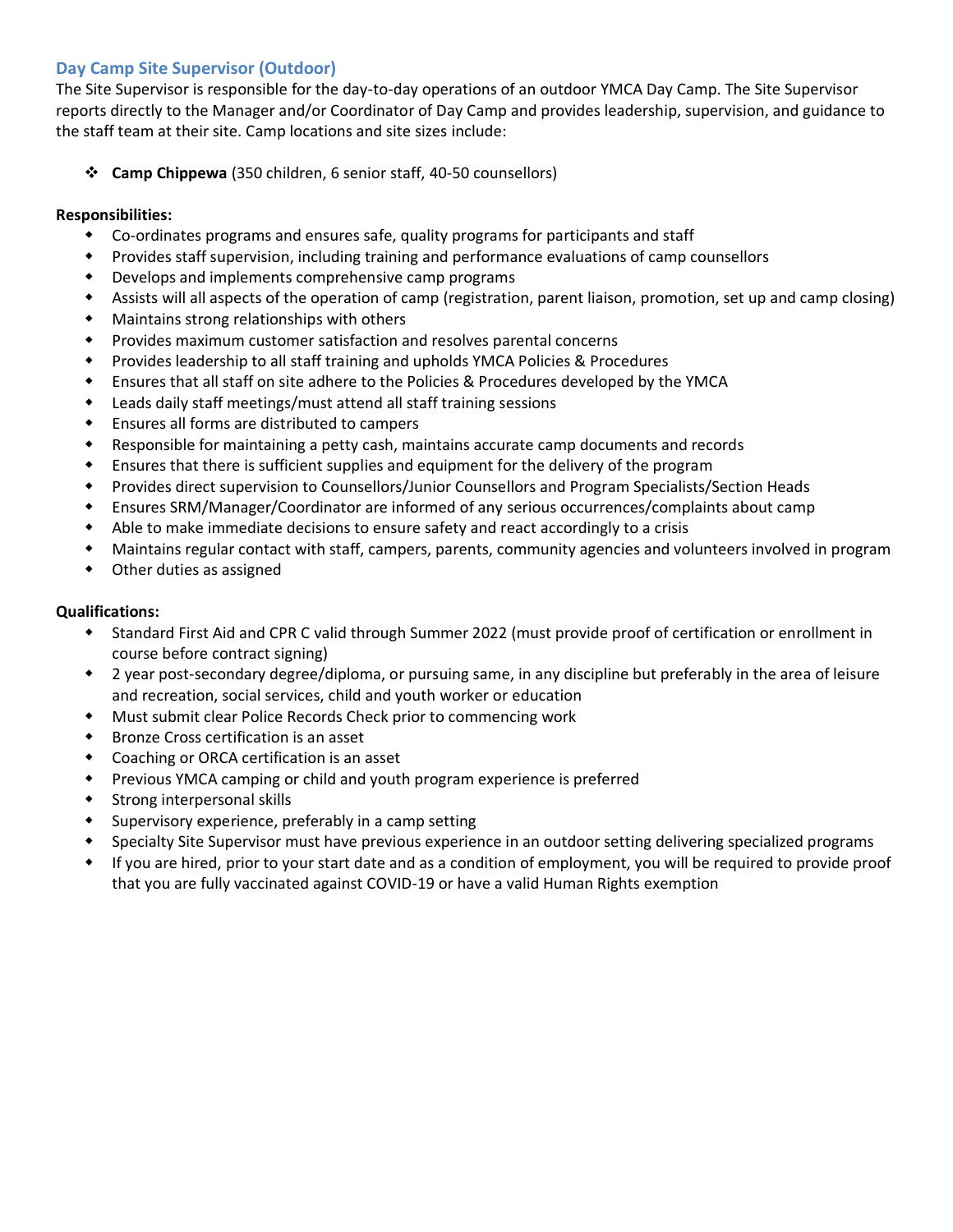#### <span id="page-5-0"></span>**Day Camp Section Head (Outdoor)**

The Section Head is responsible for managing, creating and facilitating the delivery of safe age-appropriate and sitespecific programming. The Section Head reports directly to the Site Supervisor and will provide direct leadership to a team of Counsellors, Junior Counsellors and Campers assigned to their specific section areas. Section Heads are knowledgeable in camp activities, songs, behavior management, and supervising a staff team (approximately 10-15 staff). Section Heads will be hired for the following:

#### **Responsibilities:**

- Skilled in teaching activities in a variety of camp areas
- Assists with recruitment, selection, and supervision of staff
- Provides input into staff meetings
- Provides support and guidance to all staff including the supervision of camp counsellors and volunteers
- Oversees the development and execution of programs, activities, and schedules
- Assists the Site Supervisor with the day-to-day operations of camp
- Ensures parent communication and child guidance
- Maintains high standards in program delivery, communication, coaching and mentoring of all staff assigned to program area
- Regular contact with staff, camp participants, parents, community agencies, and volunteers involved in the program
- Provides training and supervision of seasonal staff
- Responsible for the approvals of schedules and/or assigned shifts
- Further supports staff in the planning, supervision, and leading of activities when needed
- Other duties as assigned

- Standard First Aid and CPR C valid through Summer 2022 (must provide proof of certification or enrollment in course before contract signing)
- 2 year post-secondary degree/diploma, or pursuing same, in any discipline but preferably in the area of leisure and recreation, social services, child and youth worker or education
- Must submit clear Police Records Check prior to commencing work
- Bronze Cross certification is an asset
- Coaching or program certification in camp resource areas is an asset
- Previous YMCA camping or child and youth program experience is preferred
- Strong interpersonal skills
- Supervisory experience, preferably in a camp setting
- If you are hired, prior to your start date and as a condition of employment, you will be required to provide proof that you are fully vaccinated against COVID-19 or have a valid Human Rights exemption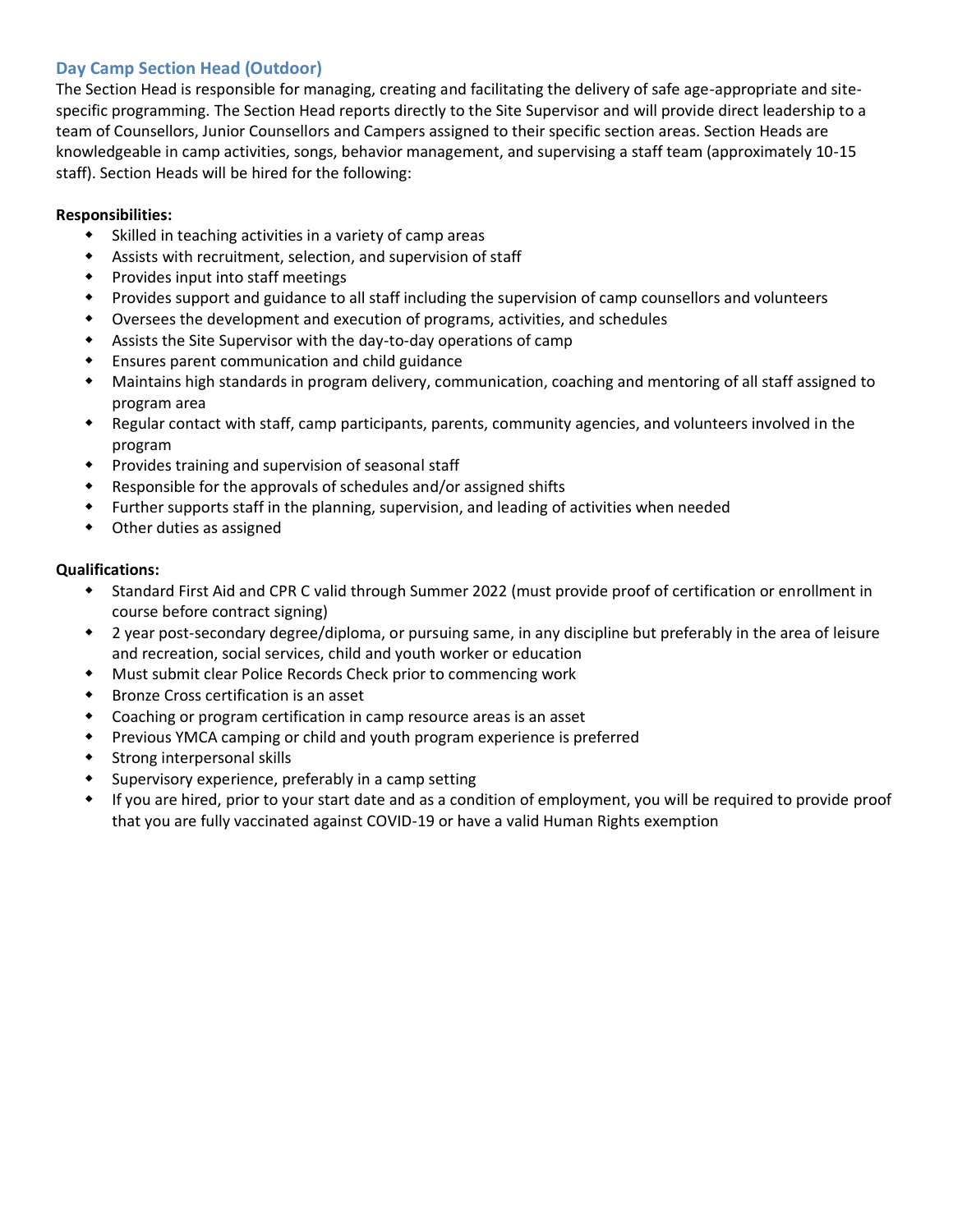#### <span id="page-6-0"></span>**Day Camp Helping Hands Site Supervisor**

The Helping Hands Site Supervisor is responsible for providing supervision and assistance to the Helping Hands Counsellors, who provide 1:1 support to children with a variety of special needs. The Helping Hands Site Supervisor reports directly to the General Manager of Inclusion Services for Children. The Site Supervisor will provide leadership to the staff team (approximately 15 staff) and assist with the integration of all children into the camp environment. The integration of campers includes parental contact, completing documentation, assisting with personal care and providing direct hands-on support.

#### **Responsibilities:**

- Provides staff supervision, including training and performance evaluations of Helping Hands counsellors
- Provide assistance with the development and maintenance of an inclusive camp program
- Assists with all aspects of the operation of camp (parent liaison, promotion, set up)
- Provides leadership to all staff training and upholds YMCA Policies & Procedures
- Leads staff meetings
- Ensures there is sufficient supplies and equipment for the delivery of an inclusive program; communication aids, adaptive equipment, etc.
- Works to address possible areas of concern in a proactive manner; minimizing the disturbance to the camp program and the child's experience
- Ensures General Manager of Inclusion Services for Children and Camp Manager are informed of any serious occurrences/complaints about camp
- Must attend all staff training sessions
- Ensures that all staff on site adhere to the Policies & Procedures developed by the YMCA
- Able to make immediate decisions to ensure safety and react accordingly to a crisis
- Provides maximum customer satisfaction and resolves parental concerns
- Maintains regular contact with staff, children, parents and community agencies involved in program
- Responsible for maintaining a petty cash
- Maintains accurate camp documents
- Other duties as assigned

- Standard First Aid and CPR C valid through Summer 2022 (must provide proof of certification or enrollment in course before contract signing)
- 2 year post-secondary degree/diploma, or pursuing same, in any discipline but preferably to be a field with a focus on special populations
- Must submit clear Police Records Check prior to commencing work
- Significant experience working with children with special needs in a variety of settings
- Previous YMCA camping or child and youth program experience is preferred
- Extensive knowledge of integrated recreation settings and how to achieve them
- Strong interpersonal skills
- Supervisory experience, preferably in a camp setting
- Non-violent crisis intervention is an asset
- If you are hired, prior to your start date and as a condition of employment, you will be required to provide proof that you are fully vaccinated against COVID-19 or have a valid Human Rights exemption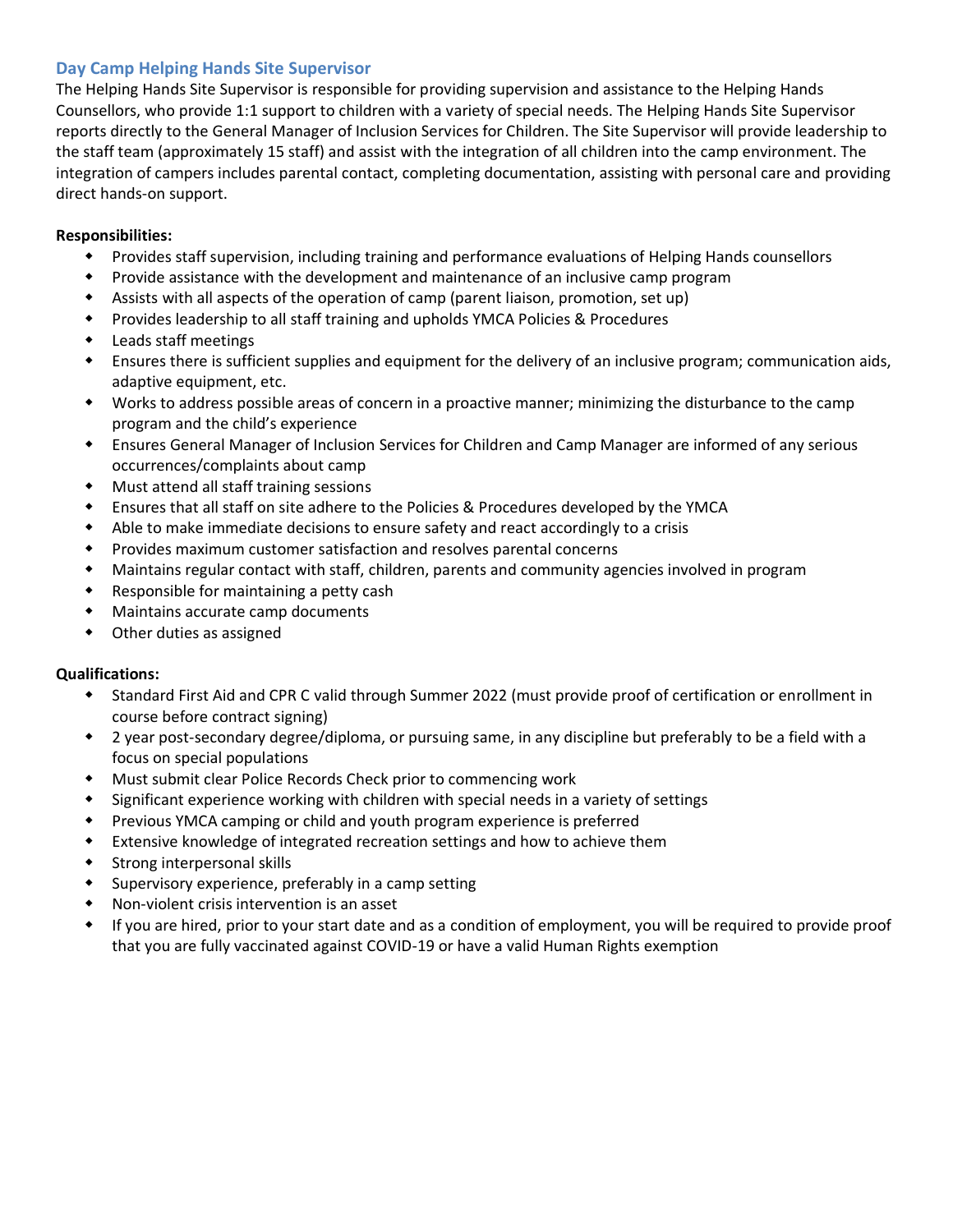#### <span id="page-7-0"></span>**Program Specialist**

The Program Specialist is responsible for creating and facilitating the delivery of safe age-appropriate and site-specific programming. The Program Specialist will provide direct leadership to a team of Counsellors, Junior Counsellors, and Campers. The Program Specialist is generally on-site all day and reports directly to the Site Supervisor. Program Specialists are knowledgeable in camp activities, song, behavior management, and supervising a staff team (approximately 10-15 staff).

#### **Responsibilities:**

- Skilled in teaching activities in a variety of camp areas
- Assists with recruitment, selection, and supervision of staff
- Provides input into staff meetings
- Provides support and guidance to all staff including the supervision of camp counsellors and volunteers
- Oversees the development and execution of age and developmentally appropriate programs, activities, and schedules
- Assists the Site Supervisor with day-to-day operations of camp
- Plans and initiates staff and Junior Counsellor training sessions
- Ensures parent communication and child guidance
- Maintains high standards in program delivery, communication, coaching and mentoring of all staff assigned to program area
- Regular contact with staff, camp participants, parents, community agencies, and volunteers involved in the program
- Provides training and supervision of seasonal staff
- Responsible for the approvals of schedules and/or assigned shifts
- Further supports staff in the planning, supervision, and leading of activities when needed
- Responsible for managing supplies and making purchasing decisions
- Additional duties as assigned

- Standard First Aid and CPR C valid through Summer 2022 (must provide proof of certification or enrollment in course before contract signing)
- 2 year post-secondary degree/diploma, or pursuing same, in any discipline but preferably in the area of leisure and recreation, social services, child and youth worker or education
- Must submit clear Police Records Check prior to commencing work
- Bronze Cross certification is an asset
- Coaching or ORCA certification is an asset
- Previous YMCA camping or child and youth program experience is preferred
- Strong interpersonal skills
- Supervisory experience, preferably in a camp setting
- If you are hired, prior to your start date and as a condition of employment, you will be required to provide proof that you are fully vaccinated against COVID-19 or have a valid Human Rights exemption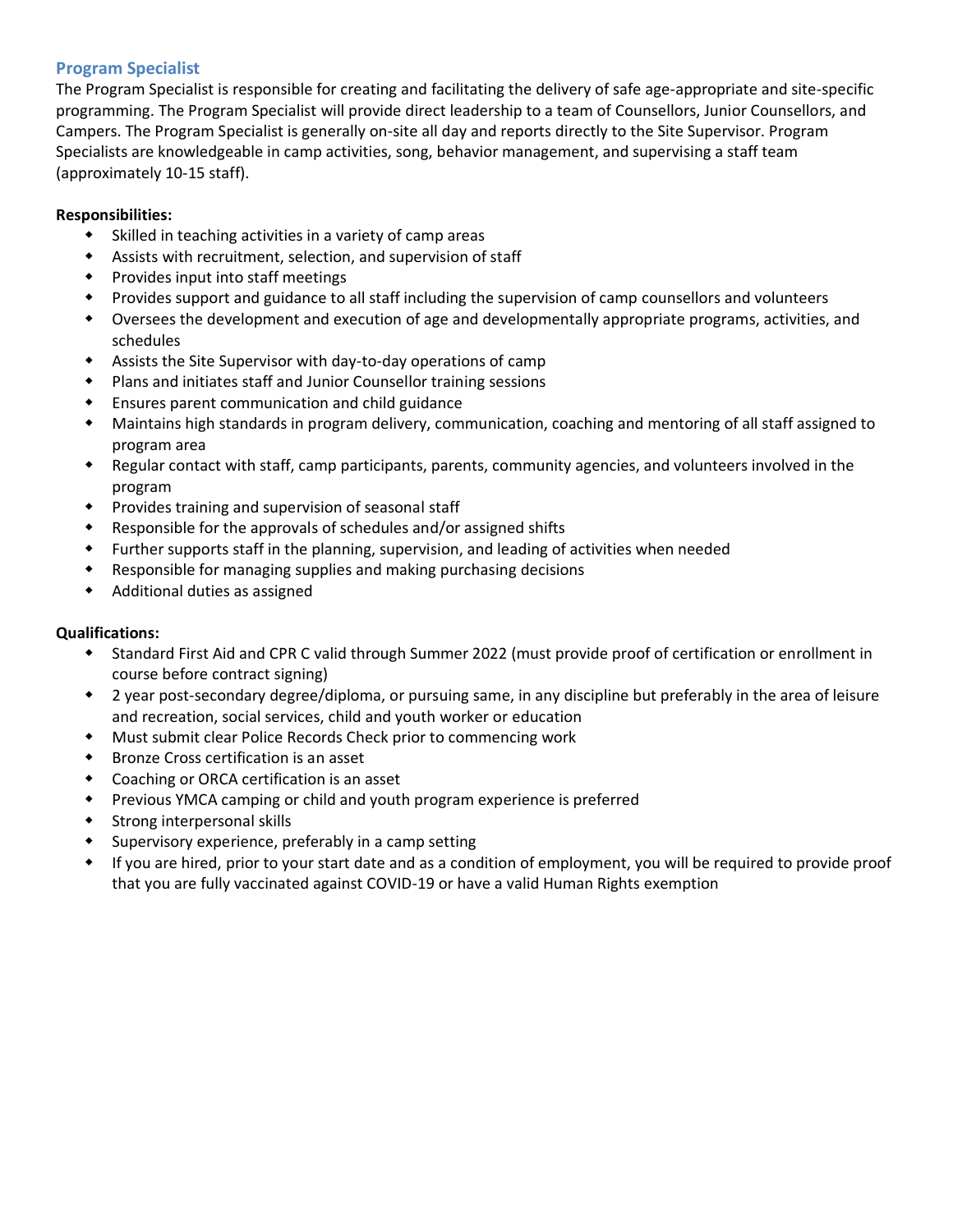## <span id="page-8-0"></span>**Outdoor Support Positions**

#### **Waterfront Specialist**

The Waterfront Specialist is responsible for the overall safety and supervision of the waterfront areas for Camp Chippewa and Specialty Chippewa at Christie Conservation Area. The Waterfront Specialist will assist in providing support to the waterfront staff (lifeguards, canoe and kayak instructors) and will assist/facilitate with program areas (lifeguarding, canoeing, kayaking, water games), if necessary. The Waterfront specialist is on-site all day and reports directly to the Site Supervisor. Waterfront Specialists are knowledgeable in waterfront safety, lifeguarding standards, as well as canoe and kayak safety. Waterfront Specialists will be hired for the following:

❖ **Camp Chippewa** (supporting a team of lifeguards and canoe instructors)

#### **Responsibilities:**

- Skilled in waterfront activities/games
- Works alongside Site Supervisors, Program Specialists and Section Heads to ensure safety measures are met
- Maintains high standards of safety and risk management in delivery and communication of staff assigned to waterfront areas
- Regular contact with staff, camp participants, parents, community agencies, and volunteers involved in the program
- Assists with waterfront training to all waterfront staff
- Oversees maintenance of the equipment (canoes, kayaks, paddles, lifejackets, first aid, lifeguard tubes, etc.)
- Further supports staff in the planning, supervision, and leading of activities when needed
- Other duties as assigned

- Standard First Aid and CPR C valid through Summer 2022 (must provide proof of certification or enrollment in course before contract signing)
- 2 year post-secondary degree/diploma, or pursuing same, in any discipline but preferably in the area of leisure and recreation, social services, child and youth worker or education
- Must submit clear Police Records Check prior to commencing work
- NLS certification is required and must be valid through Summer 2022
- NLS Waterfront training is an asset
- ORCA certification is an asset
- Previous YMCA camping or child and youth program experience is preferred
- Strong interpersonal skills
- If you are hired, prior to your start date and as a condition of employment, you will be required to provide proof that you are fully vaccinated against COVID-19 or have a valid Human Rights exemption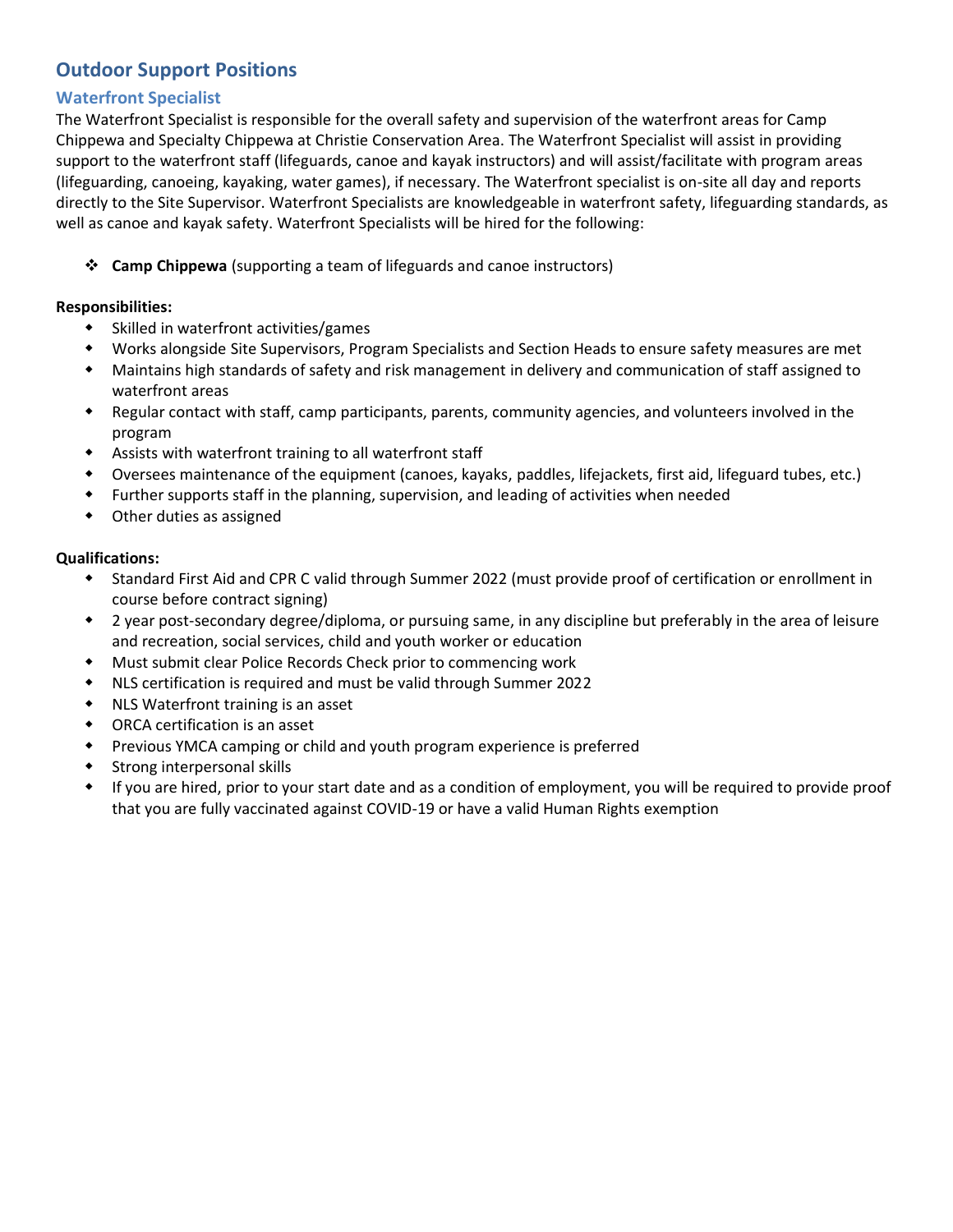#### <span id="page-9-0"></span>**Waterfront Lifeguard**

Waterfront Lifeguards are responsible for the change room and waterfront supervision of campers attending Camp Chippewa at Christie Conservation Area. Lifeguards are responsible for upholding the YMCA and OCA Policies & Procedures for all waterfront activities, and providing leadership to counsellors and campers. Waterfront staff participate in all camp training and report directly to the Waterfront Specialist and/or Site Supervisor of Camp Chippewa. They are responsible for planning creative and engaging water activities when necessary.

#### **Responsibilities:**

- Greets parents/guardians at designated bus stop each morning and afternoon
- Ensures stringent waterfront safety Policies & Procedures
- Performs weekly waterfront searches and daily documentation
- Co-ordinates and ensures safe, quality programs for all participants and staff
- Develops and implements comprehensive camp programs and water-based activities
- Assists with all aspects of swimming, including change room/waterfront supervision and child guidance
- Other duties as assigned

- Standard First Aid and CPR C valid through Summer 2022 (must provide proof of certification or enrollment in course before contract signing)
- Must submit clear Police Records Check prior to commencing work
- 17 years of age before the summer
- Attending or completion of post-secondary school
- NLS certification is required and must be valid through Summer 2022
- NLS Waterfront training is an asset
- Previous YMCA camping, guarding or child and youth program experience is preferred
- If you are hired, prior to your start date and as a condition of employment, you will be required to provide proof that you are fully vaccinated against COVID-19 or have a valid Human Rights exemption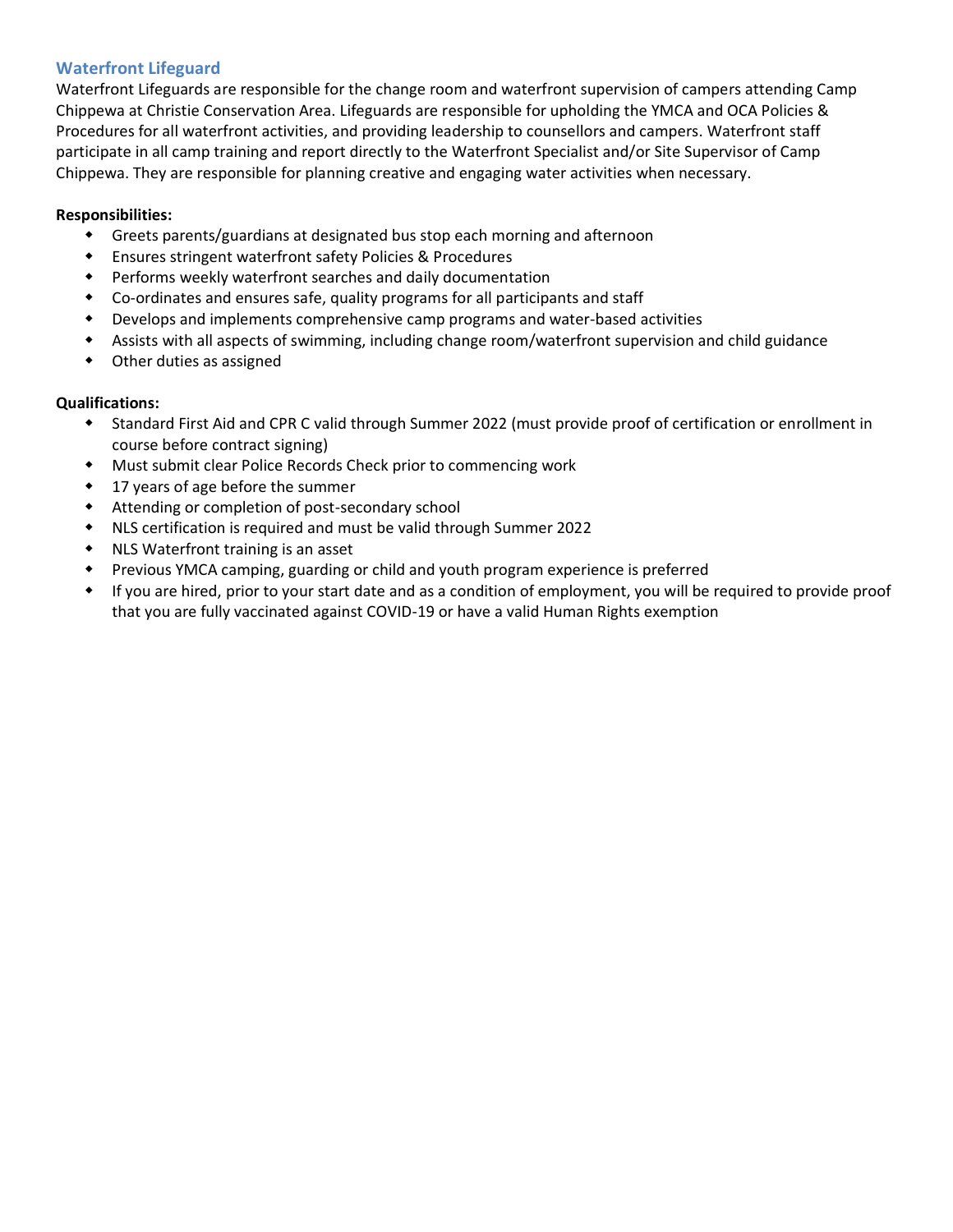#### <span id="page-10-0"></span>**Site Support and Maintenance**

The Site Support and Maintenance is responsible for supporting the daily operations at Camp Chippewa to ensure safe, quality programs. Site Support and Maintenance will report directly to the section head/program specialist.

#### **Responsibilities:**

- Greets parents/guardians at designated bus stop each morning and afternoon
- Ensures there is enough program equipment for campers and staff
- Delivers the equipment required for daily programming to counsellors at the appropriate location
- Maintains and keeps track of program equipment
- Ensures all the equipment is returned to the appropriate location at the end of the day
- Sets up and takes down camp activities daily
- Disinfects picnic tables and other eating areas before and after lunch
- Disinfects and clean bathroom facilities throughout the day
- Operates golf cart to deliver materials to various sections of camp
- Maintains shed in an organized manner
- Ensures camp environment is clean and free of litter
- Provides supervision to campers when required
- Assists in the implementation of special camp activities
- Other duties as assigned

- Standard First Aid and CPR C valid through Summer 2022 (must provide proof of certification or enrollment in course before contract signing)
- Must submit clear Police Records Check prior to commencing work
- 17 years of age before the summer
- Minimum G1 license to operate golf cart
- Attending or completion of post-secondary school
- Previous YMCA camping or child and youth program experience is preferred
- If you are hired, prior to your start date and as a condition of employment, you will be required to provide proof that you are fully vaccinated against COVID-19 or have a valid Human Rights exemption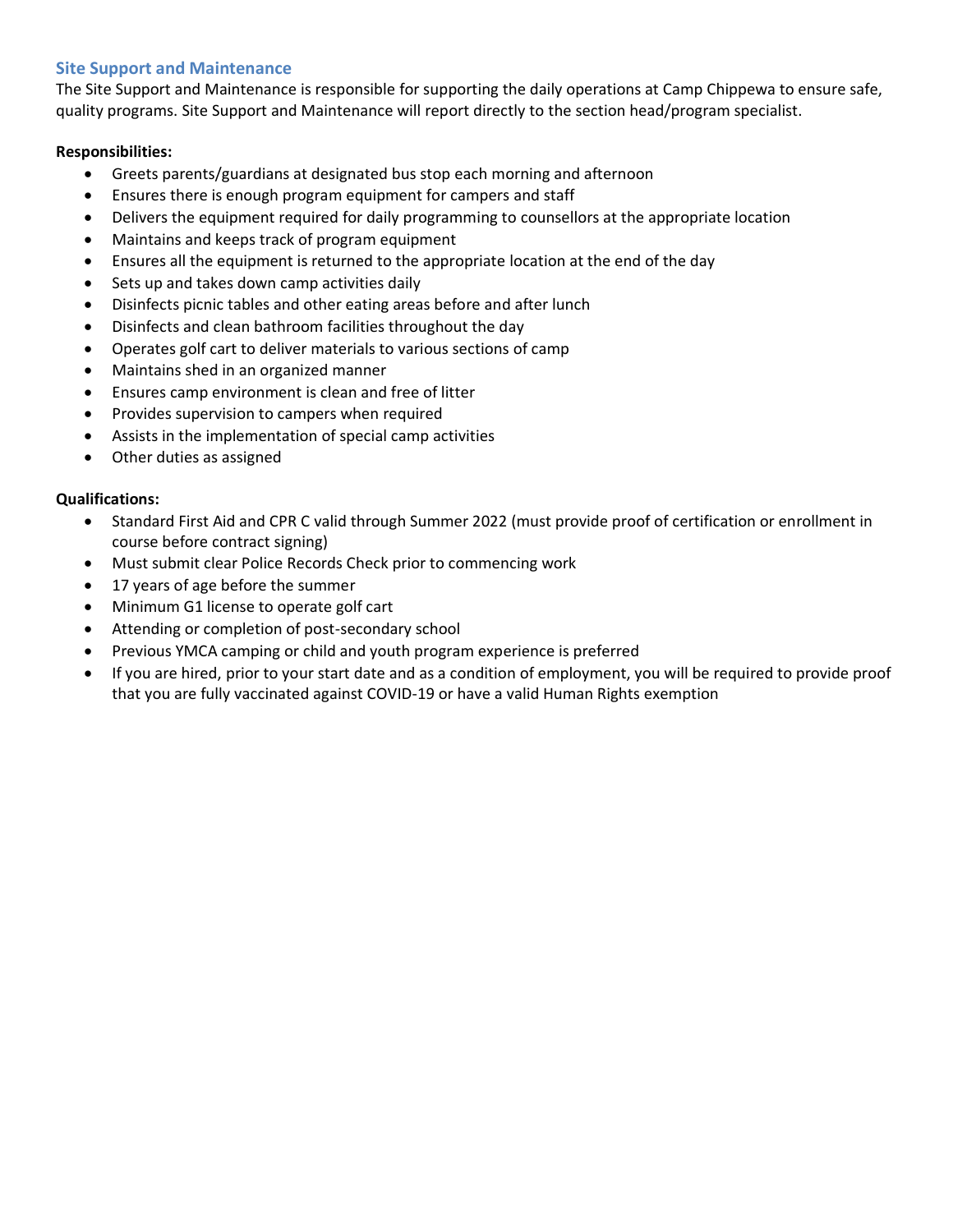#### <span id="page-11-0"></span>**Office Administration and Support (Outdoor/Indoor)**

The Office Administrator is responsible for the administrative duties required for the summer day camps at Camp Chippewa and Specialty Chippewa. The Office Administrator will report directly to the Site Supervisor and be responsible for monitoring attendance, following up with incidents or absent campers, answering phone calls to camp and working as a team to ensure safe, quality programs.

#### **Responsibilities:**

- Must have your own transportation to and from camp\*
- Ensures bus monitors hand in attendance, then compares bus attendance to attendance sheets submitted by the Camp Counsellors
- Ensures counsellor program sheets are handed in on time, then passed to Site Supervisors and Section Heads for approval
- Answers camp phone and assists Site Supervisor with addressing parents questions and concerns when needed
- Prepares counsellor group lists for each week of camp, and ensures the bus monitors receive their updated lists
- Signs visitors in and out for campers who are dropped off and picked up
- Ensures there are adequate medical supplies in the office
- Scheduling of activities
- Attends staff meetings, records and types up minutes
- Assists with the completion of all administrative duties delegated by Site Supervisor (i.e. camp attendance, bus attendance, accident/incident reports, camp newsletter, alphabetically file behavior logs, sign in and out of walkie-talkies)
- Provides assistance with Day Camp set up and tear down (June and last week of camp)
- Other responsibilities as required in dynamic working environment

- Standard First Aid and CPR C valid through Summer 2022 (must provide proof of certification or enrollment in course before contract signing)
- 2 year post-secondary degree/diploma, or pursing the same, in any office administration or business discipline
- Must submit clear Police Records Check prior to commencing work
- Previous YMCA camping or child and youth program experience is preferred
- If you are hired, prior to your start date and as a condition of employment, you will be required to provide proof that you are fully vaccinated against COVID-19 or have a valid Human Rights exemption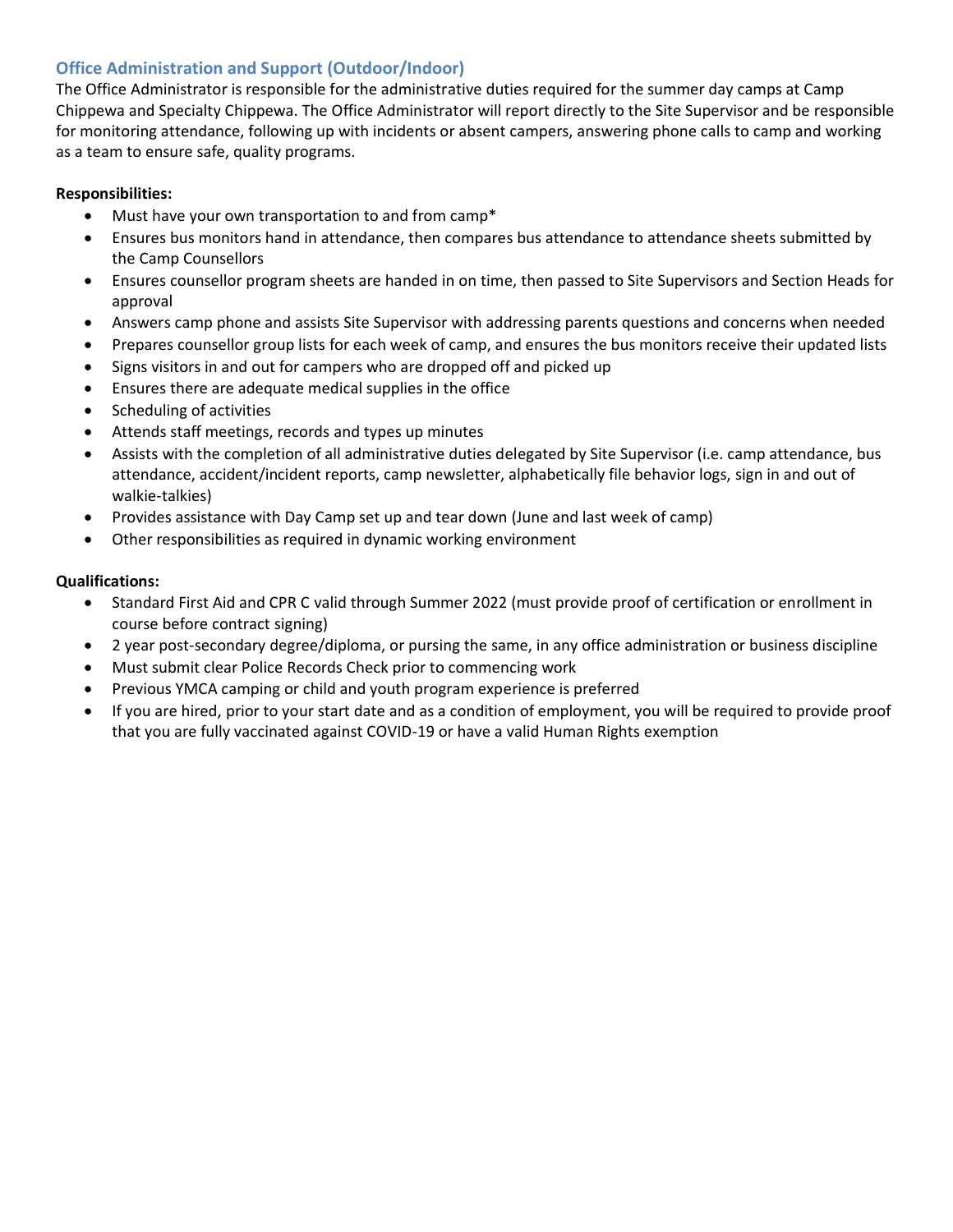#### <span id="page-12-0"></span>**Program Instructors (Archery, Canoeing, and Arts/Crafts)**

A Program Instructor is responsible for the supervision of campers and programming of activities for YMCA Day Camps. The Program Instructor will report directly to the Section Head/Program Specialist. The Program Instructor will have specific qualifications and skills related to the position and will be responsible for training both staff and campers in the area. Program Instructors will not have the direct responsibility for a group of campers but will assist with supervision, child guidance, and parent interactions. Instructors will provide age-appropriate, skill building, safe, and dynamic programming for rotating groups of children.

#### **Responsibilities:**

- Greets parents/guardians at designated bus stop each morning and afternoon
- Ensures safe, quality programs for participants and staff
- Programs activities and events on a rotational basis for camper groups
- Develops and implements comprehensive camp programs
- Assists with parent liaison, promotion, set up, and clean up
- Provides maximum customer satisfaction and resolves parental concerns
- Provides leadership to all campers
- Other duties as assigned

#### **Qualifications:**

- Standard First Aid and CPR C valid through Summer 2022 (must provide proof of certification or enrollment in course before contract signing)
- Must submit clear Police Records Check prior to commencing work
- 17 years of age before the summer
- Attending or completion of post-secondary school
- Bronze Cross certification is an asset (Canoe Instructor positions)
- ORCA certification is an asset (Canoe Instructor positions)
- Previous YMCA camping or child and youth program experience is preferred
- Demonstrated experience in specific area
- If you are hired, prior to your start date and as a condition of employment, you will be required to provide proof that you are fully vaccinated against COVID-19 or have a valid Human Rights exemption

#### **Details**

#### **Archery Instructor**

 $\cdot$  An Archery Program Instructor is responsible for the supervision of campers and programming of archery activities at Camp Chippewa, located at Christie Lake Conservation Area. The Archery Program Instructor will have specific experience and skills related to the position and will be responsible for training both staff and campers in the area. Archery Program Instructors will not have the direct responsibility for a group of campers, but will assist with supervision and guidance of campers.

#### **Canoe Instructor**

❖ A Canoe Program Instructor is responsible for the supervision of campers and programming of canoe-based activities at Camp Chippewa, located at Christie Lake Conservation Area. The Canoe Program Instructor will have specific certifications and skills related to the position and will be responsible for training both staff and campers in the area. Canoe Program Instructors will not have the direct responsibility for a group of campers, but will assist with supervision and guidance of campers.

#### **Arts & Crafts Instructor**

❖ An Arts & Crafts Program Instructor is responsible for the supervision of campers and programming of arts & crafts activities at Camp Chippewa, located at Christie Lake Conservation Area. The Arts & Crafts Program Instructor will have specific experience and skills related to the position and will be responsible for the program planning and facilitation of arts & crafts programs. The Arts & Crafts Program Instructor will not have the direct responsibility for a group of campers, but will assist with supervision and guidance of campers.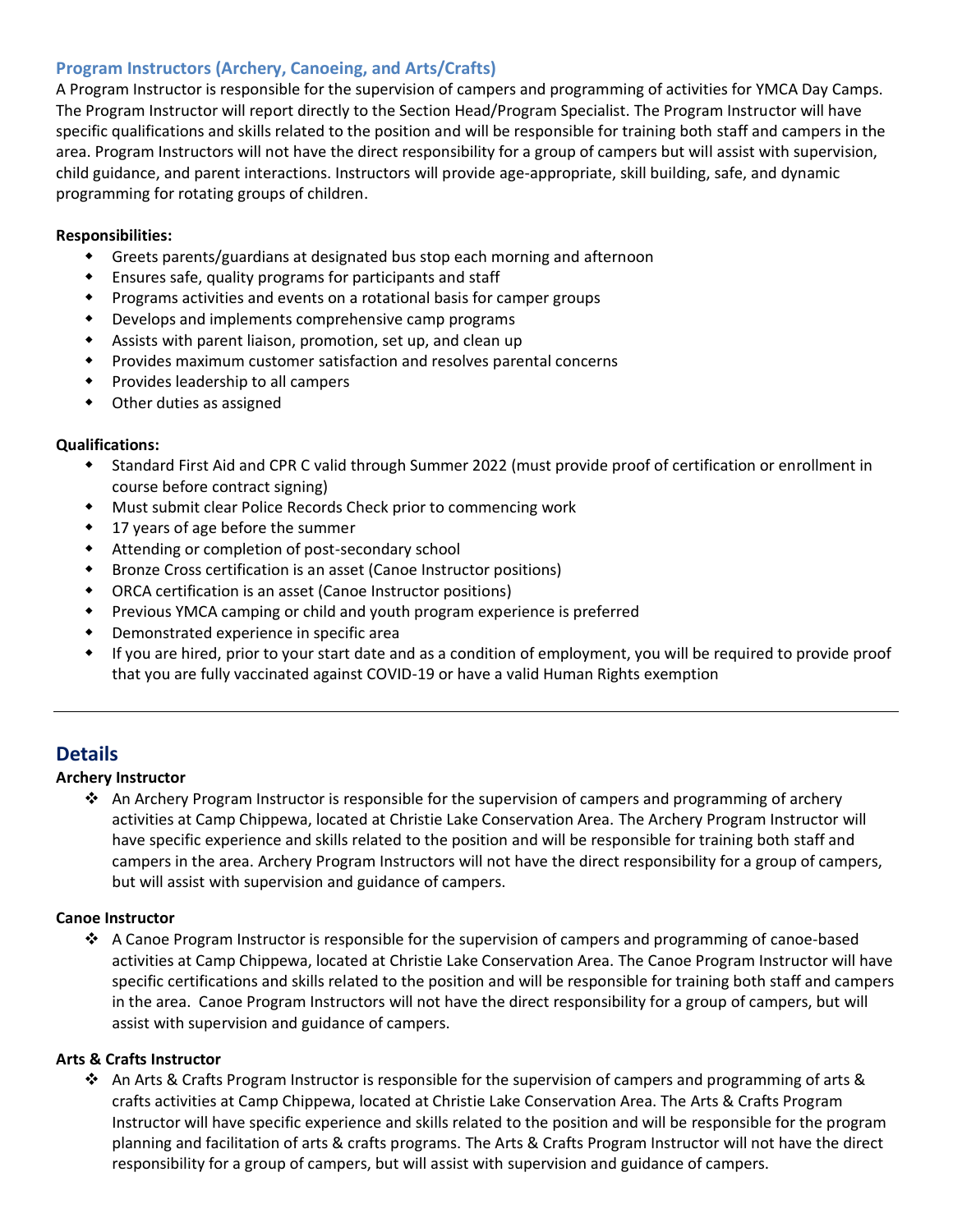## <span id="page-13-0"></span>**Counsellor Positions**

#### <span id="page-13-1"></span>**Camp Counsellor (Outdoor)**

A Group Counsellor is responsible for the supervision and programming of activities for a group of campers at Christie Lake Conservation Area. They will report directly to the Section Head, Program Specialists, or Site Supervisor at each location. Counsellors will work different age groups (between the ages of 6-15 years) to deliver a comprehensive, dynamic, and exciting program stream. Transportation is provided for outdoor Counsellor positions. Different day camp programs requiring Group Counsellors include:

- **Camp Chippewa Group Camp Counsellor** (outdoor leader for ages 6-7, 8-9, 10-13)
- **Camp Chippewa Specialty Fundamentals Camp Counsellor** (back to basics camping and survival for ages 10-13)
- **Camp Chippewa Specialty Canoe Camp Counsellor** (teaching instructional canoe curriculums for ages 8-13)
- **Camp Chippewa Specialty Kayak Camp Counsellor** (teaching instructional kayak curriculums for ages 10-13)
- **Camp Chippewa Specialty Eco-Explorers Camp Counsellor** (environmental education for ages 8-11)
- **Leaders In Training Camp Counsellor** (mentoring and instructing future leaders aged 14-15)

#### **Responsibilities:**

- Greets parents/guardians at designated bus stop each morning and afternoon
- Liaise with before and after care staff
- Ensures safe, quality programs for participants and staff submits program plans weekly
- Acts as a group counsellor
- Responsible for the direct supervision of approximately 8-12 campers at the assigned site/program
- Develops and implements comprehensive camp programs
- Assists with parent liaison, promotion, set up, and clean up
- Responsible for attending all staff training and staff meetings (some weekends and evenings)
- Provides leadership to all campers by following routines and delivering a specific camp program
- Participates in specialty programming and waterfront/pool activities
- Provides supervision on bus rides to and from camp
- Completes documentation accurately and timely when required
- Other duties as assigned

#### **Qualifications:**

- Standard First Aid and CPR C valid through Summer 2022 (must provide proof of certification or enrollment in course before contract signing)
- Must submit clear Police Records Check prior to commencing work
- 17 years of age before the summer
- Attending or completion of post-secondary school, preferably in the area of leisure and recreation, social services, child and youth worker or education
- Bronze Cross certification is an asset (Canoe/Kayak Counsellors)
- Coaching or ORCA certification is an asset (Canoe/Kayak Counsellors)
- Previous YMCA camping or child and youth program experience is preferred If you are hired, prior to your start date and as a condition of employment, you will be required to provide proof that you are fully vaccinated against COVID-19 or have a valid Human Rights exemption

#### <span id="page-13-2"></span>**Camp Counsellor (Indoor)**

A Group Counsellor is responsible for the supervision and programming of activities for a group of campers at any of the YMCA Day Camp indoor locations in a day camp environment. They will report directly to the Program Specialist or Site Supervisor at each location. Counsellors will work with different age groups (between the ages of 4-15 years) to deliver a comprehensive, dynamic, and exciting program stream. Indoor Camp Counsellors must have their own transportation to locations. Not all locations have all three of the camp programs listed below. Different day camp programs requiring group leaders include:

- ❖ **Stepping Stones Camp** (developmentally geared program for ages 4-5)
- ❖ **KidVenture Camp** (creative and drama themed program for ages 6-13)
- ❖ **Sports Camp** (sports skills and games for ages 6-13)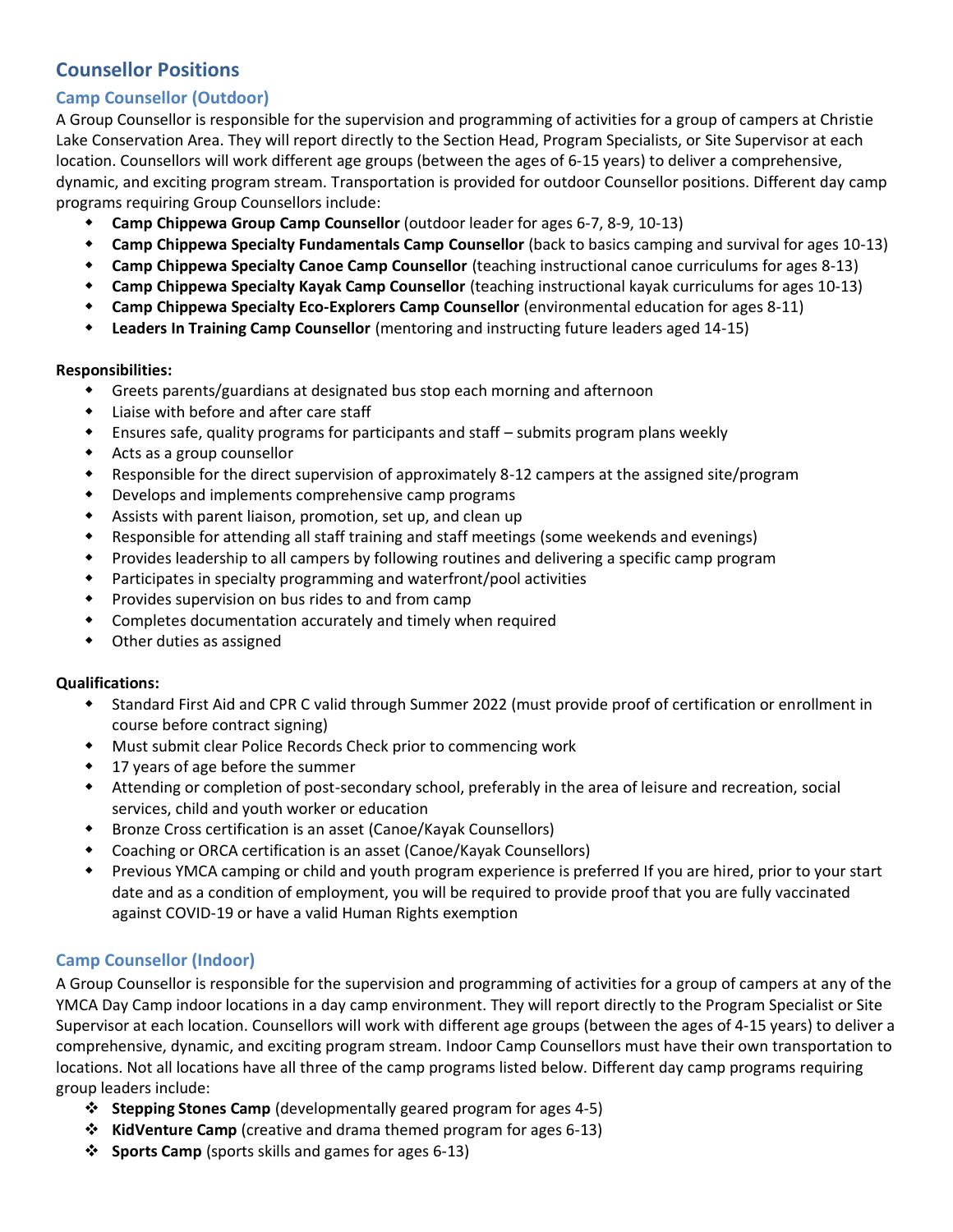#### **Responsibilities:**

- Greets parents/guardians at designated bus stop each morning and afternoon
- Liaise with before and after care staff
- Ensures safe, quality programs for participants and staff submits program plans weekly
- Acts as a group counsellor
- Responsible for the direct supervision of approximately 8-12 campers at the assigned site/program
- Develops and implements comprehensive camp programs
- Assists with parent liaison, promotion, set up, and clean up
- Responsible for attending all staff training and staff meetings (some weekends and evenings)
- Provides leadership to all campers by following routine and delivering a specific camp program
- Participates in specialty programming and waterfront/pool activities
- Completes weekly phone calls home to parents
- Completes documentation accurately and timely when required
- Other duties as assigned

#### **Qualifications:**

- Standard First Aid and CPR C valid through Summer 2022 (must provide proof of certification or enrollment in course before contract signing)
- Must submit clear Police Records Check prior to commencing work
- 17 years of age before the summer
- Attending or completion of post-secondary school, preferably in the area of leisure and recreation, social services, child and youth worker or education
- Bronze Cross certification is an asset
- Coaching or ORCA certification is an asset
- Previous YMCA camping or child and youth program experience is preferred
- If you are hired, prior to your start date and as a condition of employment, you will be required to provide proof that you are fully vaccinated against COVID-19 or have a valid Human Rights exemption

#### **Details**

#### **Stepping Stones Counsellor**

❖ Stepping Stones Counsellors will work with campers ages 4-5 to deliver age-appropriate activities that give campers the opportunities to play, learn and discover basic movements such as hopping, throwing running and kicking a ball. Activities may include arts and crafts, songs, music, swimming and small group games.

#### **Sports Counsellor**

❖ Sports Counsellors will work with campers ages 6-13 to deliver age-appropriate activities that give campers the opportunities to learn the basic fundamental movement skills through fun and interactive sports activities. Activities may include arts and crafts, swimming, soccer, volleyball, non-traditional sports, and group games. Sports counsellors will ensure to focus on sportsmanship, participation, fair play, fitness, and team spirit when facilitating activities.

#### **KidVenture Counsellor**

❖ KidVenture Counsellors will work with campers ages 6-13 to deliver age-appropriate activities that give campers the opportunities to explore their creativity in a safe and fun environment. Activities may include arts and crafts, swimming, drama & dance, co-operative games, and outdoor play.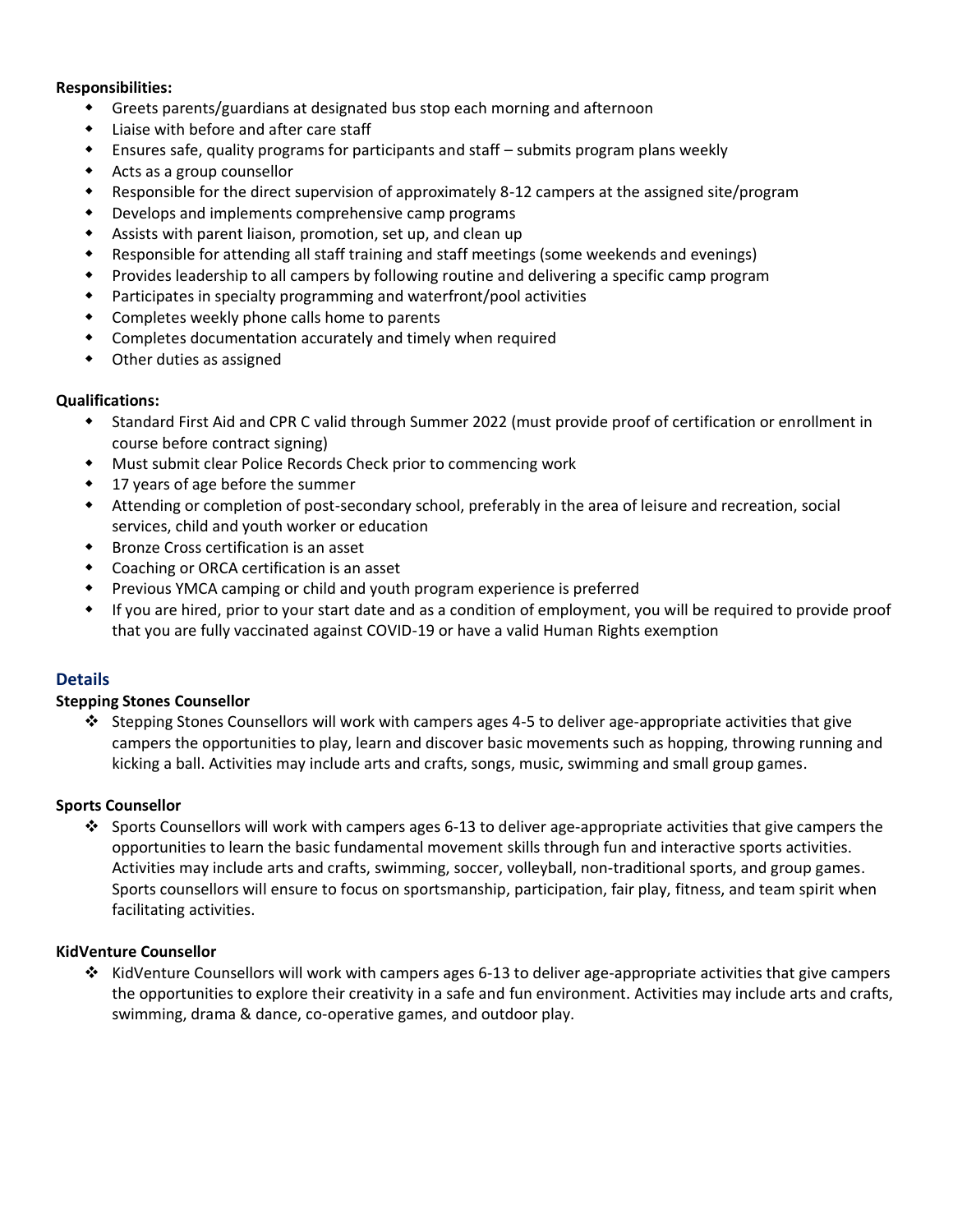#### <span id="page-15-0"></span>**Helping Hands Counsellor**

The Helping Hands Counsellor is responsible for working 1:1 with a variety of children with developmental and behavioral special needs at one of eight YMCA Day Camp sites (most often Christie Lake Conservation Area). A Helping Hands counsellor reports directly to the Helping Hands Site Supervisor and is responsible for ensuring safe, quality, and developmentally appropriate programming for a child aged 4-15. Personal care, including toileting, changing, feeding and lifting is required. Daily reports and communication with parents is also required.

#### **Responsibilities:**

- Greets parents/guardians at designated bus stop each morning and afternoon
- Provides direct 1:1 supervision of a child with a physical or developmental special need
- Works at Christie Lake Conservation Area or/and assigned indoor locations
- Assists with the implementation of programs and ensures safe, quality programs for all participants and staff
- Performs daily written reports and documentation on campers accurately
- Provides supervision and implementation of programming on busses, both to and from the camp site (where applicable)
- Assists with parent liaison, promotion, set up and clean up
- Responsible for attending all staff training and staff meetings
- Provides on-going communication with other camp counsellors to ensure the well-being, participation and inclusion of their camper
- Makes quick decisions to ensure maximum participant integration and safety
- Contributes to an inclusive environment
- Reads, understands and applies information from camper profile
- Understands and commits to confidentiality
- Participates in specialty programming and waterfront/pool activities
- Completes weekly phone calls home to parents

- Standard First Aid and CPR C valid through Summer 2022 (must provide proof of certification or enrollment in course before contract signing)
- Attending or completion of post-secondary school, in any discipline but preferably in the area of special needs or education
- Must submit clear Police Records Check prior to commencing work
- 18 years of age prior to summer
- Previous experience working with children with special needs
- Previous YMCA camping or child and youth program experience is preferred
- Non-violent crisis intervention is an asset
- If you are hired, prior to your start date and as a condition of employment, you will be required to provide proof that you are fully vaccinated against COVID-19 or have a valid Human Rights exemption